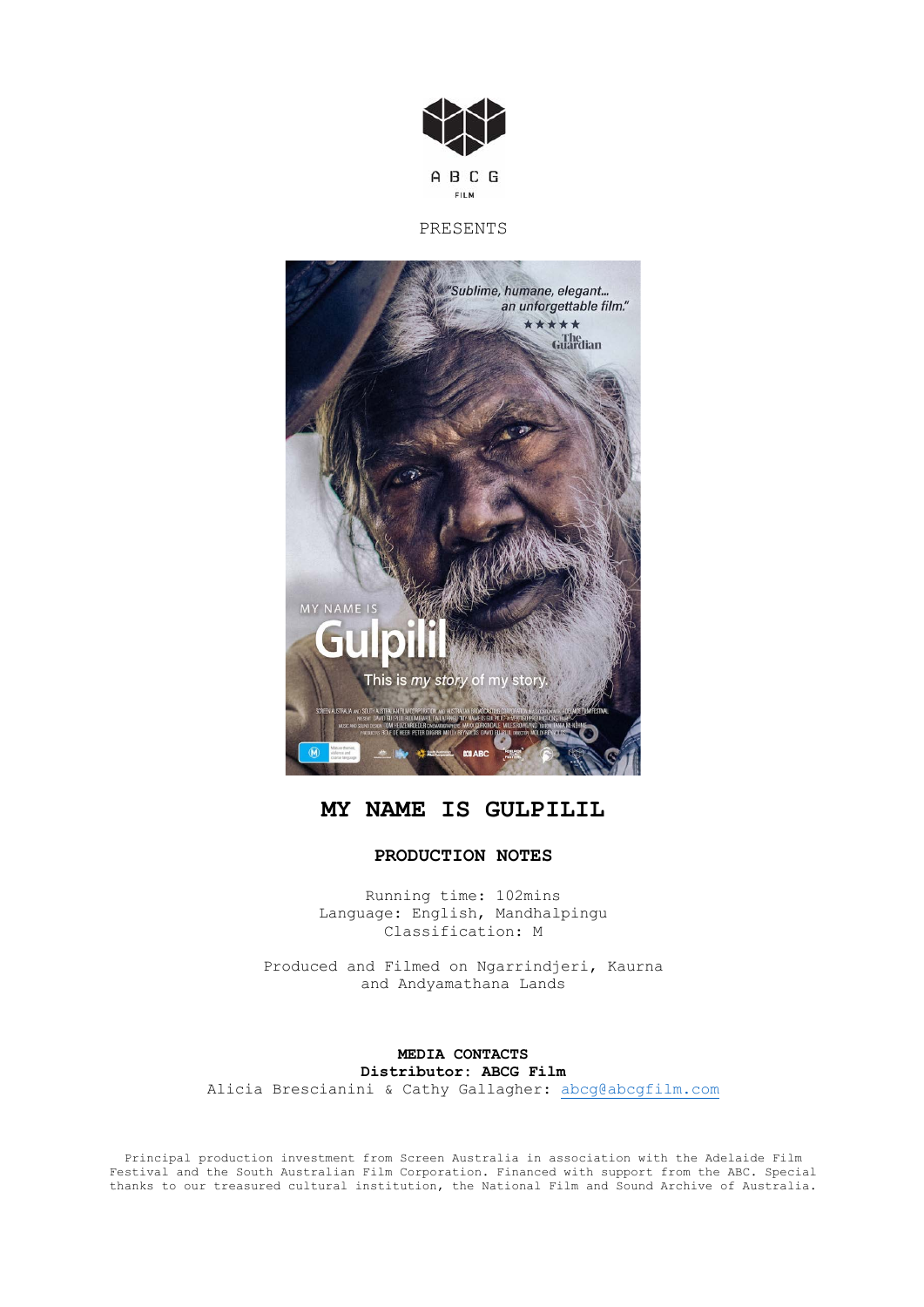

*"I'm an actor, I'm a dancer, I'm a singer and also, a painter.*

*This film is about me. This is my story of my story."*

David Gulpilil Ridjimiraril Dalaithngu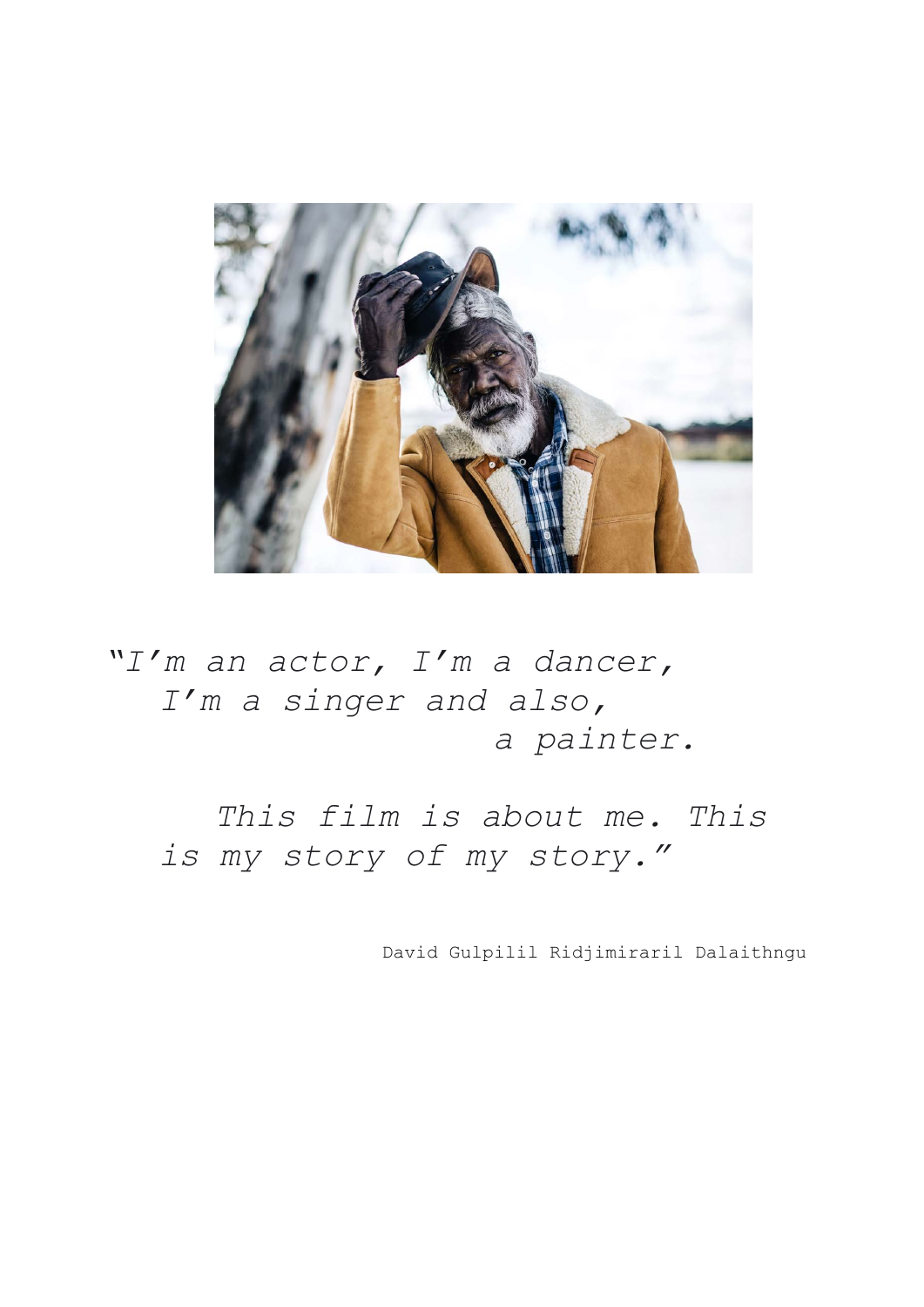## **Synopsis**

In what is very likely his final film, the great Australian actor David Gulpilil faces his own mortality: he is dying of lung cancer.

Holding the camera figuratively in the palm of his hand, David performs directly for whoever might be out there in the future looking at him, to what is for him his final audience. He talks about what it is to stare down death, and what it was to live a life such as he did, a dizzying mix of traditional Aboriginal ways and modern Hollywood excess, and everything in between. It is pure, unmediated and unvarnished David Gulpilil, finally able to say in a film exactly what he wants to say.

He reminisces about his films, and his fame, and the effects of both on a tribal boy from Arnhem Land. He talks about acting, and how his dancing in his own culture is really the basis of what made him famous. And now he looks toward going home, to his own funeral, the specifications of which he's very particular about. Visited by his sisters, including his twin Mary, they plan for his passing.

But life interferes with David's march towards his personal end...in his words, "I should have been dead long time ago!" Despite the diagnoses and the prognostications of finality, birthdays pass and David resolutely refuses to die. In this, his final film although it may not be, the great Australian actor David Gulpilil shows what a survivor he is, and how he came to be the living legend we know him to be.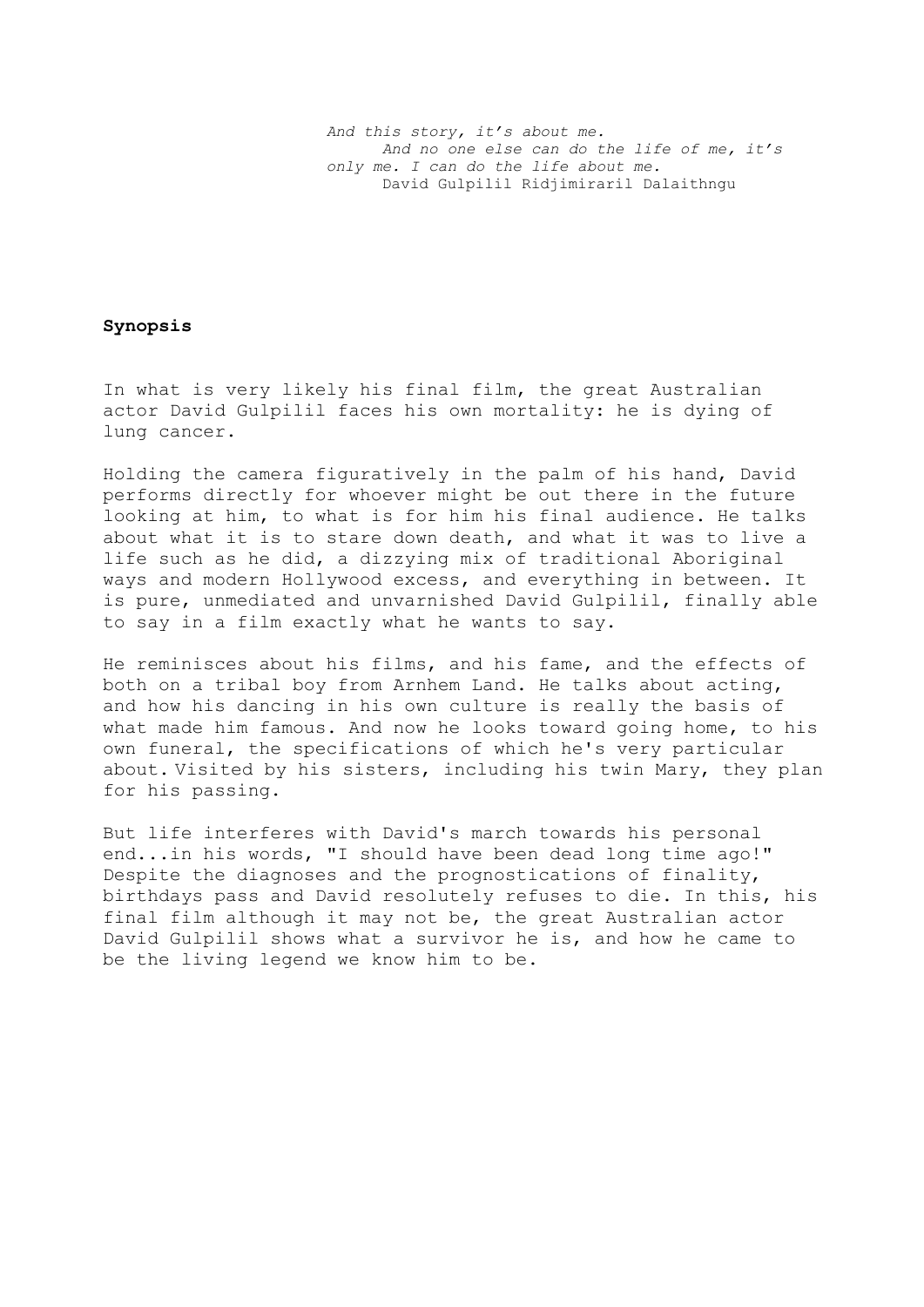*I'm shivering like a fish from the billabong. The cancer is walking around in me ...it's every-where.* David Gulpilil Ridjimiraril Dalaithngu

## **Background**

In 2017, actor David Gulpilil was diagnosed with Stage 4 lung cancer, and given a prognosis of 6 months to live.

But always one to defy the odds, four years later Gulpilil marked 50 years on cinema screens and walked the red carpet at the world premiere of *My Name is Gulpilil*.

Gulpilil is an iconic figure of Australian cinema. His mesmerising, electrifying presence has leapt off the big screen and changed Australian screen representation forever.

The only actor to appear in both of the two highest grossing Australian films of all time, *Crocodile Dundee* (1986) and *Australia* (2008), Gulpilil is known throughout the world for his unforgettable performances - from his breakthrough in *Walkabout* (1971) to films including *Storm Boy* (1976), *Mad Dog Morgan (1976)*, *The Last Wave (1977), The Tracker* (2002), *Rabbit Proof Fence (2002), The Proposition (2005)* and his Cannes Best Actor award winning role in *Charlie's Country (2013)*.

Integral to the telling of so many legendary screen stories, Gulpilil, terminally ill, generously shares his own story with us in *My Name is Gulpilil*. The actor, dancer, singer and painter takes us boldly on the journey that is his most extraordinary, culture-clashing life.

*My Name is Gulpilil* is directed by Molly Reynolds and produced by Rolf de Heer, Peter Djigirr, David Gulpilil and Molly Reynolds.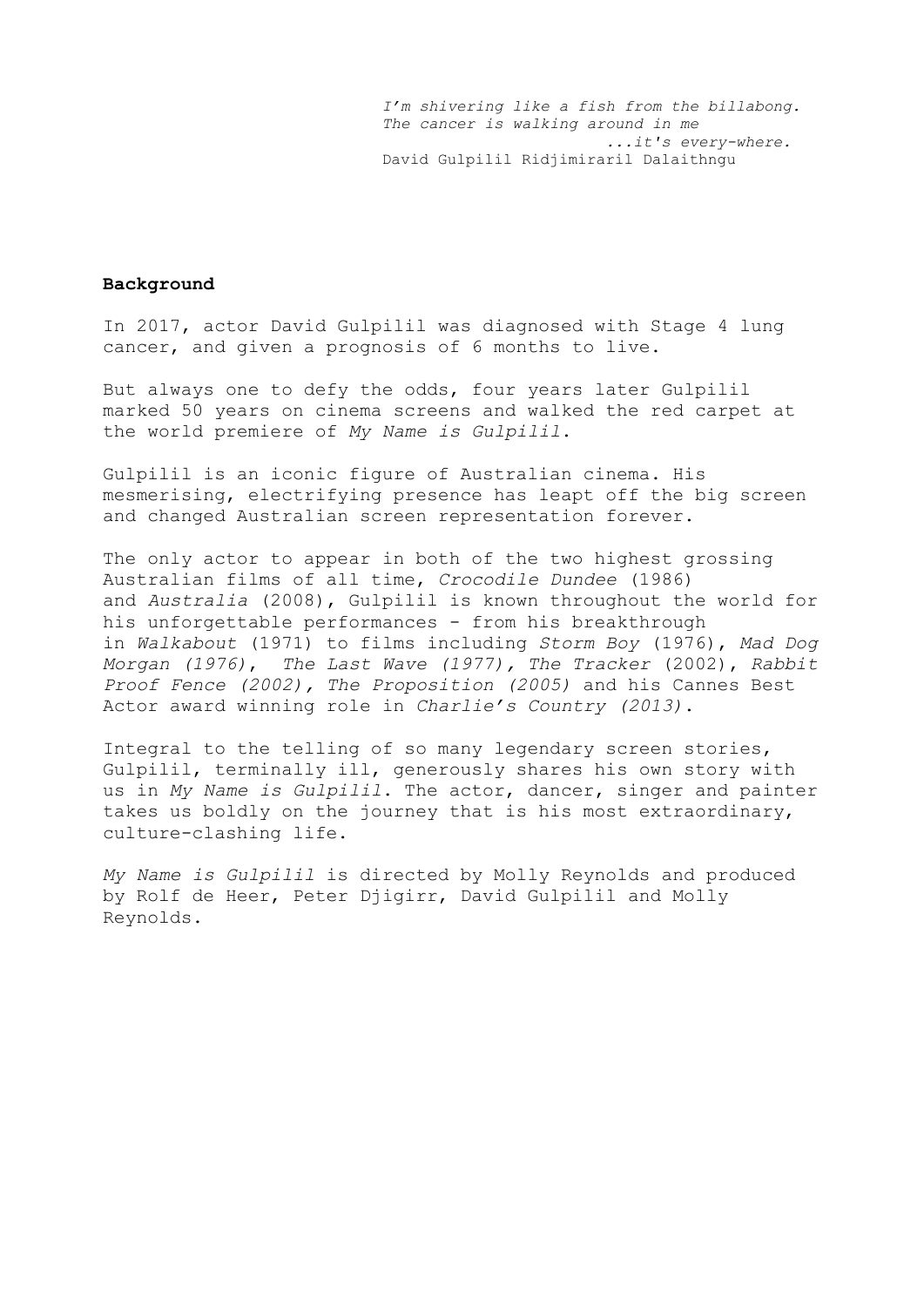*I'm facing this camera. I like to make a film, it's a history. I like it because it won't rub it out. …this film will remember to generation to generation.* David Gulpilil Ridjimiraril Dalaithngu

## **Director's Statement by Molly Reynolds**

David Gulpilil...David Gulpilil...David Gulpilil...where do you begin? With David, of course.

It takes a certain fortitude to work with David. For all his charisma, magnificence and talent, he can still be mercurial, difficult and frustrating. But he is without peer; he was the first of his people to grace the Australian screen who was considered to be an actor, a true thespian.

It was David's culture, his prowess as a hunter, painter, singer and dancer, that gave him his screen allure and made him unique. With the erosion of deep culture in most Indigenous communities, however, the likes of Gulpilil will never exist again.

When I embarked upon this film, I didn't know where it would take us. In retrospect, the key to where it did take us was three decisions. The first was that this would be David's story about his story. The second, that he would speak directly to camera. And the third was that no-one would speak for him or about him. We would try and create his world.

For those who don't know David, he can present as a chaotic storyteller and much inclined to non-sequiturs. What he is actually doing during these seemingly random rambles, is organising his thoughts and weaving them into narratives which accord with his world order. By the end of his story-telling, which can take an hour or so, he usually reaches a perfect and poetic summary.

I was incredibly keen to carry this sensibility of David's into the film, as well as the strange connections he makes and the strange connections he has had in his life. After all, who gets stoned for the first time with Bob Marley?

If I had to describe David's life in a word, the word would be 'surreal'. The nature of his experiences, his encounters and escapades, is surely surreal. David has dined with the Queen and been to prison, more than once. Having this sense of 'surreal' in mind, we were able to enter the realm of magic realism. The subsequent footage we captured really allowed the film to play to this.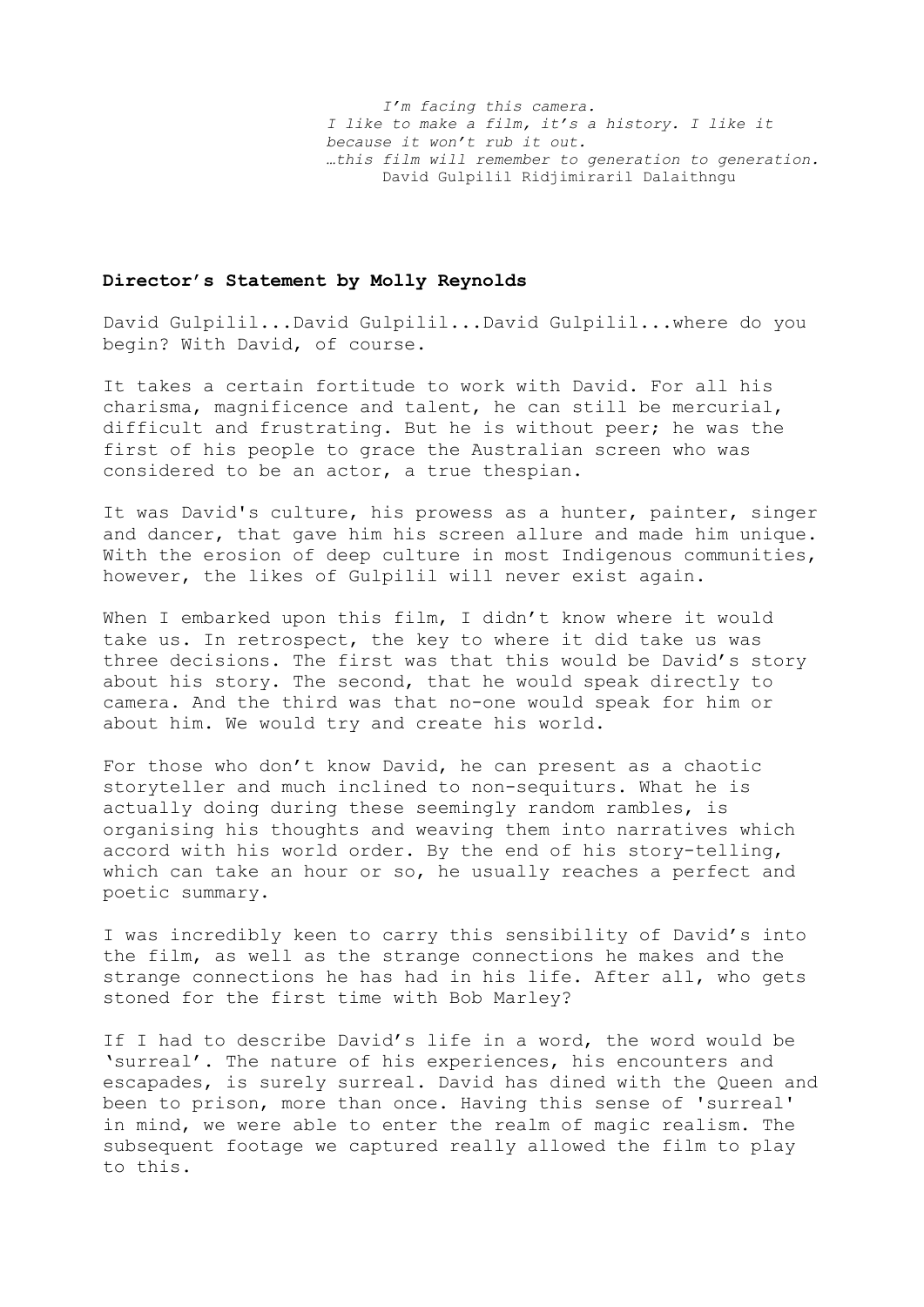David and I would not have had the opportunity to make "My Name is Gulpilil" if it were not for Mary Hood, his carer. Mary is a legend in her own right. David acknowledges he would be dead if it were not for her. Hail Mary! And, while she's no actor like David is, she contributes her own, keen vitality to the film.

For me, the most unexpected part of this journey was the love and affection that formed between David and I. Collaborating with David was a real joy. Yes, he had bad days, but they were few and far between. No longer a drug and alcoholic, David was the true professional, dedicated to his craft, determined to restore his good name and to confirm, once and for all, that he is a king among princes.

#### **Production Story**

When David, in 2017, was diagnosed with widespread Stage 4 lung cancer, he was desperate to continue working. It was at this time that David, Rolf (de Heer) and I set upon the idea of making a documentary. For David it was to be his final work, the masterpiece, ending with his death ceremonies and his spirit returning to its waterhole. Amanda Duthie, then at the Adelaide Film Festival, was the first to recognise that such a film ought to exist. It was, after all, David's due. We all owe it to him.

Even as the financing was being put together, we began shooting. 30 shooting days had been budgeted and we rapidly knocked them off. The material was there, especially as David consistently delivered gems. At that point we were ready for the next stage, when David's body would be taken back to his country for ceremony.

But David, being David, defied the odds. 2017 rolled into 2018, and despite often seeming to be at death's door, David just kept going. He would call regularly: "Molly, Molly, my girl, when are we shooting?" We kept shooting. 2018 became 2019. Still we kept shooting. Apart from giving David purpose and focus, the continued shooting allowed us the luxury of crafting increasingly fantastical shots and of accruing the most remarkable footage.

In 2020, with 60 odd shooting days under our belt, Rolf, the producer, said, "Enough Molly, if we don't complete this film, it will bankrupt us". So, with David's approval, we shot just a little more and completed it with David still able to get up on stage instead of being in his cemetery box for the first screening. David's big premiere of his film was realised at the Adelaide Film Festival/Adelaide Festival co-presentation in front of 1,500 people on March 12. David was seriously thrilled.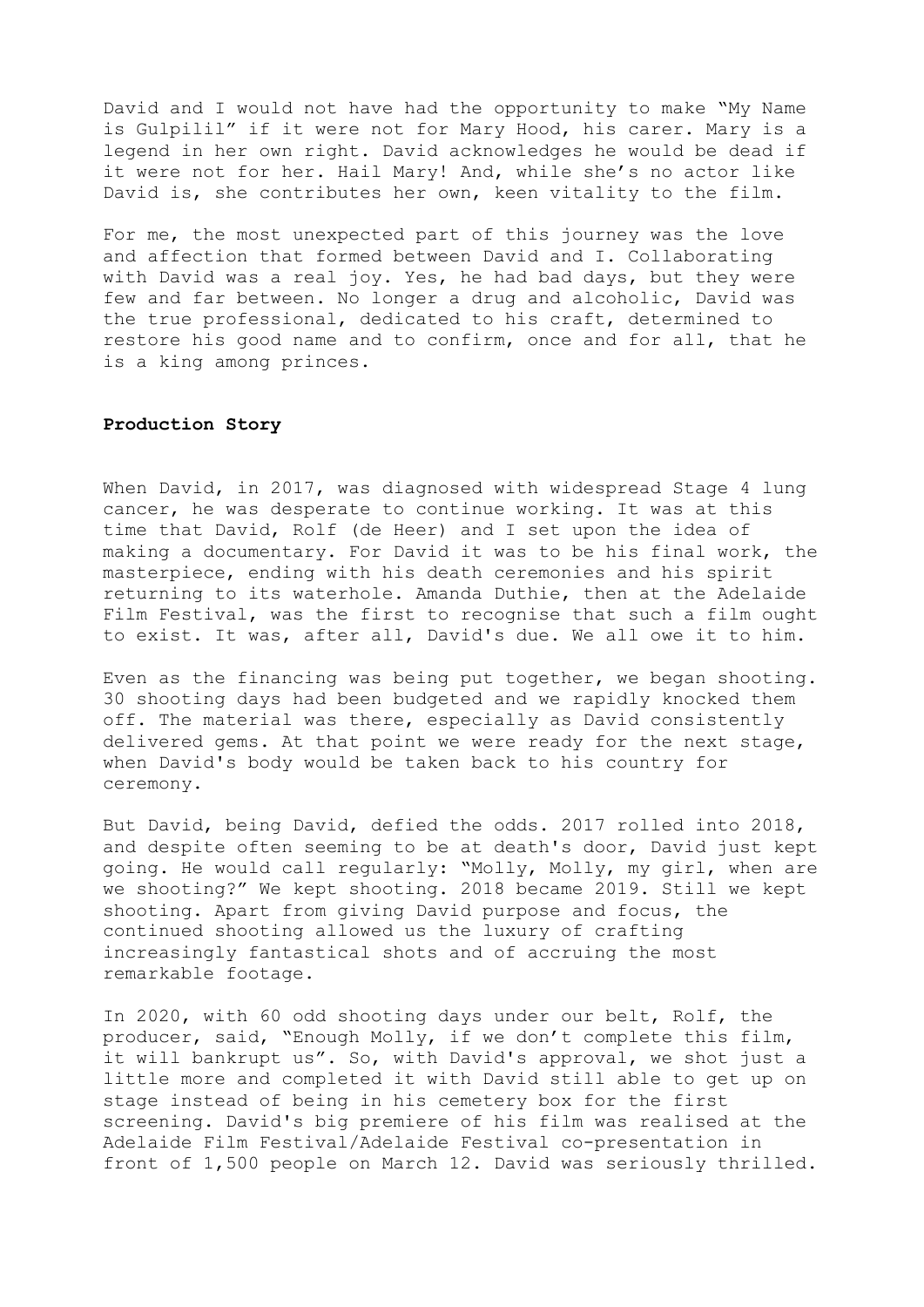*Me, I became famous myself with my own culture… ...my father taught me how to dance and how to sing and how to communicate with didgeridoo and the clapstick, and to listen too. The rhythm of the song of culture, song of the ceremony.*  David Gulpilil Ridjimiraril Dalaithngu

# **A creative collaboration spanning 20 years**



Rolf de Heer, David Gulpilil, Molly Reynolds & Peter Djigirr

One of the leading Australian actors of his time, David Gulpilil is arguably the most iconic Indigenous Australian actor in the history of Australian cinema with a legendary screen career spanning 50 years.

But his first lead role in a feature film didn't come until thirty years after he made his debut in Nicholas Roeg's *Walkabout* (1971).

It was **Rolf de Heer**'s *The Tracker* (2002) which finally saw David take the lead. *The Tracker* premiered In Competition at the Venice Film Festival.

A bond of brotherhood was forged between Gulpilil and de Heer which would see them collaborate on many projects over the next 20 years.

It was their next feature collaboration, based on Gulpilil's lifelong wish to make a film on his country about his people, that resulted in *Ten Canoes* (2006) – the first Australian feature film to be made entirely in Australian Indigenous language.

The story within a story, set both a thousand years before the arrival of Europeans and in mythical times, was a turning point in Australian cinema history*. Ten Canoes* won the Special Jury Prize at Cannes, and achieved almost \$4mil at the Australian box office.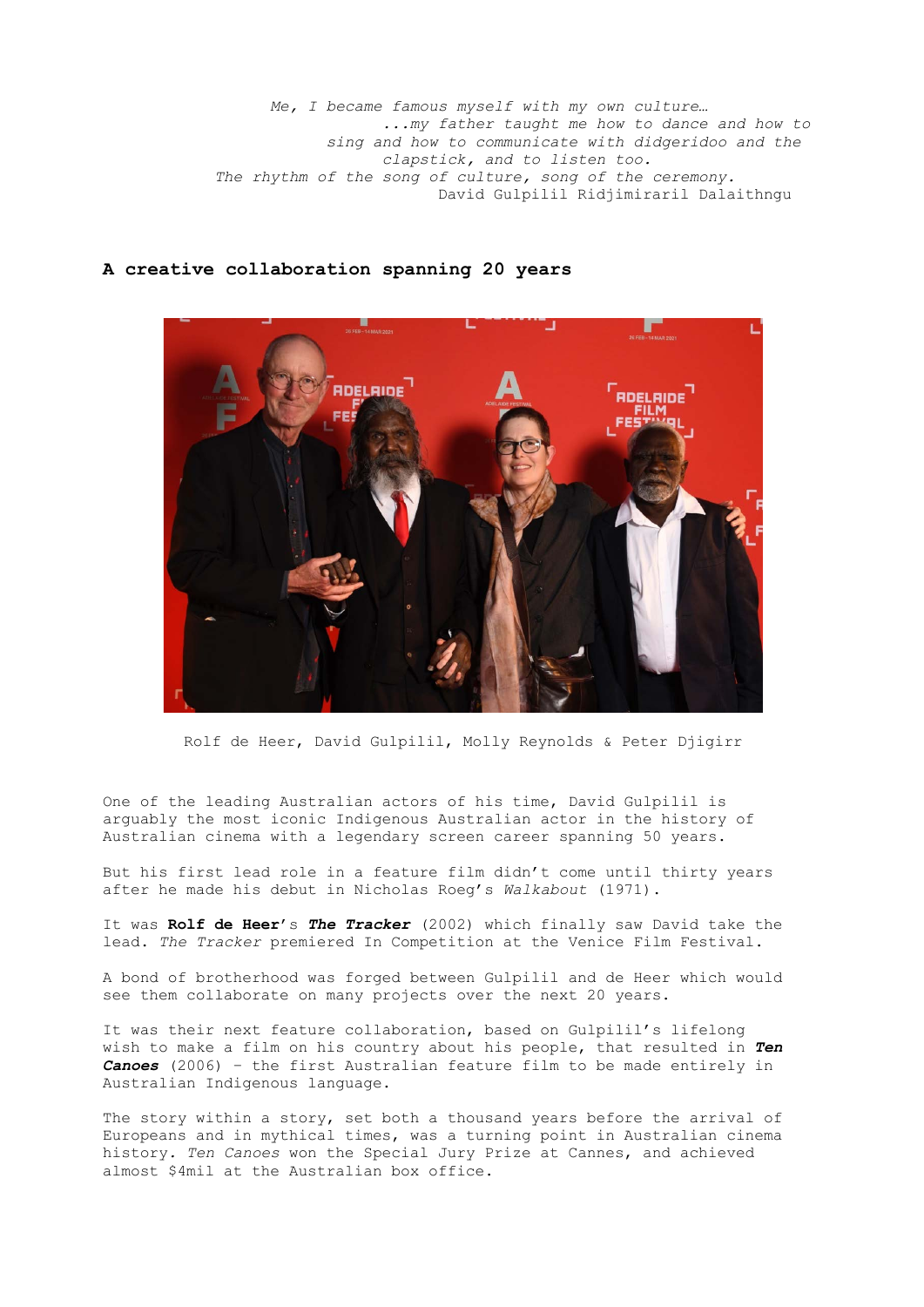Documentary writer/director/producer **Molly Reynolds** became integral to this creative collaboration, making her own parallel projects with Gulpilil and de Heer.

Alongside *Ten Canoes* was the 'making of' feature documentary *The Balanda*  and the Bark Canoes (2006), directed by Reynolds, de Heer and Tania Nehme, and Reynold's groundbreaking website **12canoes.com.au** and feature documentary **Twelve Canoes**(2008)– which invite the world to share in a unique view of the of the art, culture, people and place of the Indigenous Yolngu people of the world-heritage listed Arafura Swamp in central Arnhem Land.

Also central to the collaboration is expert crocodile man and ranger **Peter Djigirr,** who was involved in the making of the Canoes projects as a cultural consultant and also as an actor and the co-director of *Ten Canoes*, for which he was awarded AFI Best Director and a Deadly Award for Outstanding Achievement in Film. Along with the late Peter Minygululu, Diigirr ensured the cultural authority and authenticity of the Canoes projects and was an essential contributor to 12canoes.com.au.

In 2011, at a crossroads in Gulpilil's life while he was in prison, he again collaborated with de Heer to write the story of a man caught between cultures, struggling in the post-Intervention Northern Territory. *Charlie's Country* (2014), starring Gulpilil and directed by de Heer, was selected for Cannes *Un Certain Regard* where Gulpilil was awarded Best Actor.

Accepting Gulpilil's award in Cannes was Peter Djigirr, actor in and Producer of *Charlie's Country*.

*Charlie's Country* became one of three projects in the Country 'suite', alongside feature documentaries *Still Our Country* (2014), and *Another Country* (2015), both directed by Reynolds and featuring Peter Djigirr as Producer.

*Another Country*, written by de Heer, Gulpilil and Reynolds, is voiced by Gulpilil as he tells the tale of 'Another Country', when his people's way of life was interrupted by a new culture. The film speaks to the havoc caused by superimposing a new culture over an old culture and the consequent clashes with all manner of things, such as time, money, garbage and errant kangaroos.

All of the projects mentioned above involved the Aboriginal communities, Traditional Owners, elders and community leaders of the lands where the films were shot, and where the stories came from, ensuring things were done the 'right' way.

For de Heer and Reynolds, their relationship with Gulpilil and Djigirr extends well beyond a creative collaboration, and has brought them deep roots in the Yolngu community.

As Gulpilil was given news of terminal cancer and entered a phase of deep reflection, it was de Heer and Reynolds who he trusted to tell his story, and another, perhaps final, film was born.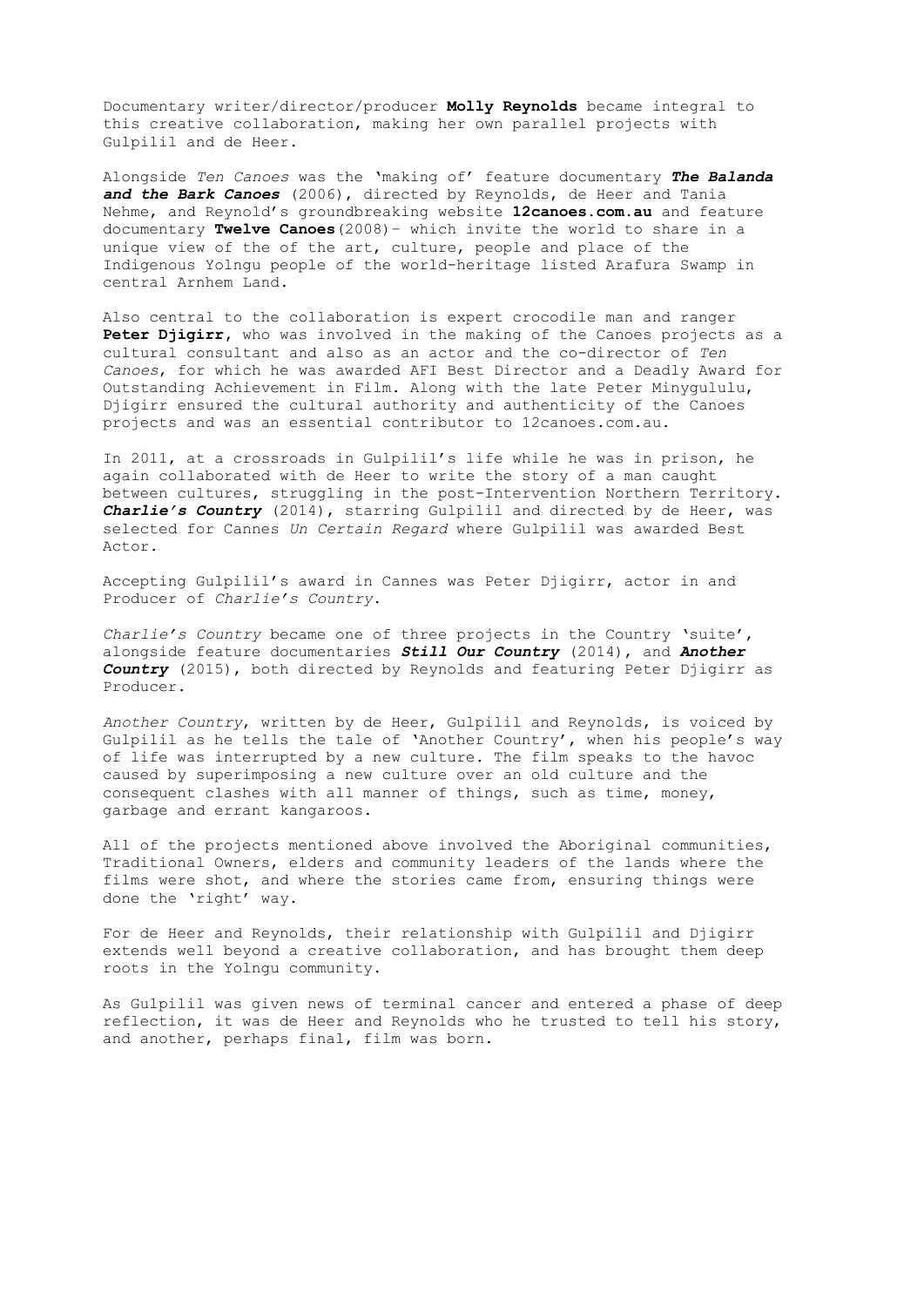*I understand every little movement of the filming, and I'm not shy. and I like to do the filming, because I like to show my face, to remember.* David Gulpilil Ridjimiraril Dalaithngu

## **About the filmmakers**



**Molly Reynolds, Director & Producer**

The career in film of Tasmania-based Molly Reynolds got off to an inauspicious start...as a young editing assistant on a program about crocodiles, she was holding a frame of the film, ready to hand it to the editor. When the frame was called for, she found that she'd absent-mindedly eaten it (this is a true story).

Since then she become increasingly successful at avoiding such catastrophes, and has built an impressive body of work as a screen practitioner across different media.

There are many highlights for Molly, but *Twelve Canoes* (2008), her combined website/documentary film project is one of them. The *12 Canoes* website, subject to a recent technical update (much as a significant film might be restored) and now re-launched by the National Film and Sound Archive, was recognised and awarded around the world. The documentary drawn from it, *Twelve Canoes*, played major film festivals (Telluride, IDFA) and was also awarded its share of prizes.

Other highlights include: creation of the innovative Virtual Reality work *The Waiting Room* (Samstag Museum of Art); producer/writer/director of *Still Our Country*, another combined website/feature documentary film project and made as a parallel project to the movie *Charlie's Country*; the third of the Country Suite of projects, feature documentary *Another Country*, David Gulpilil's take on the mayhem that results when an old culture is interrupted by a new culture; and more recently, the covid-inspired feature-length hybrid film, *ShoPaapaa* (Adelaide Film Festival 2020).

With *My Name Is Gulpilil* preparing to play the silver screen, Molly's now auspicious career has taken another step forward, although after nearly four years of being immersed in the film and its subject, she does rather look forward to a rest...after which she'll be looking for new screen challenges to conquer.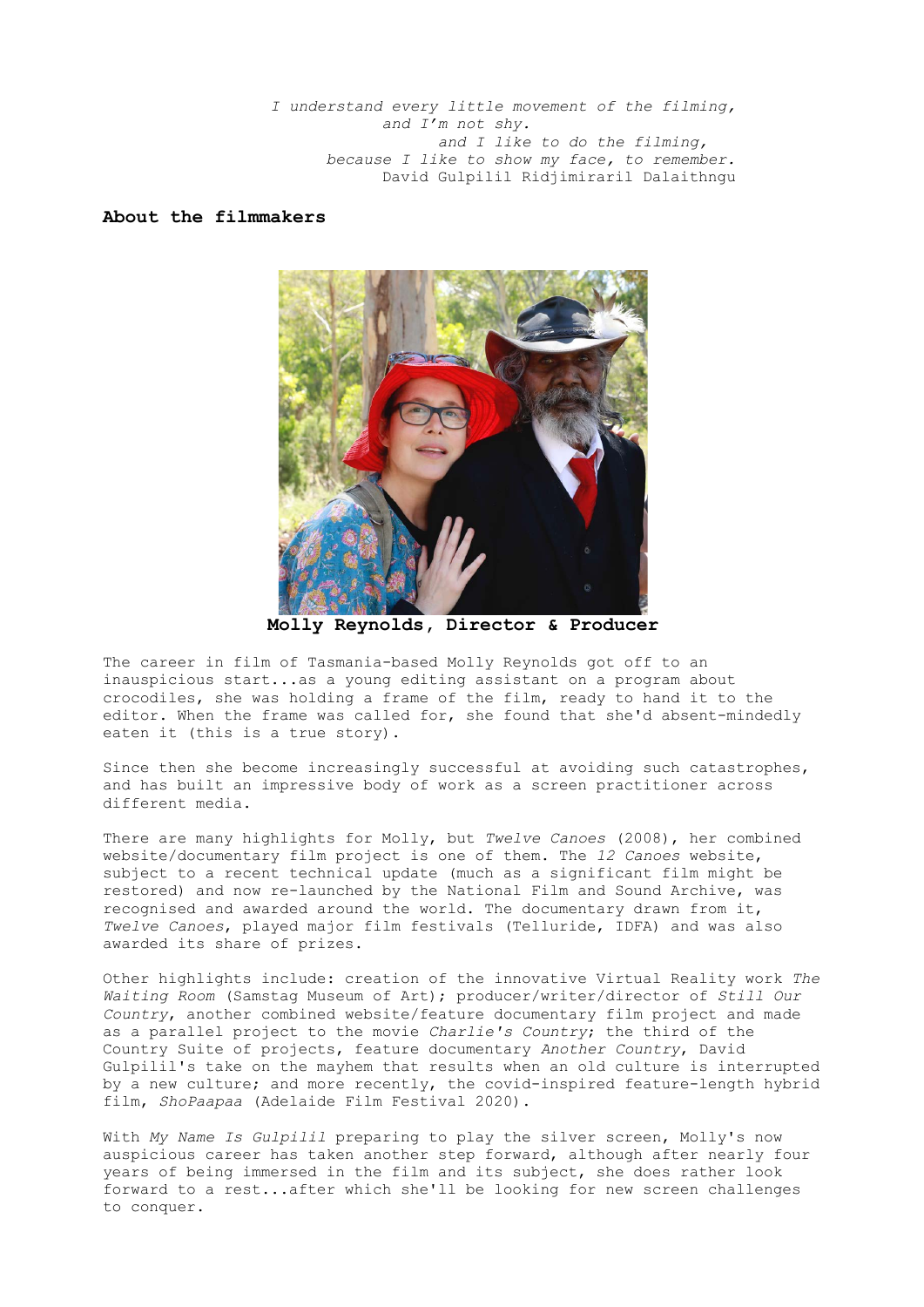*the spirit of the galaxy is waiting for me there And the wind, I'll fly… Take me to the waterhole. Right there in the waterhole where I born…* David Gulpilil Ridjimiraril Dalaithngu



**Rolf de Heer, Producer**

Tasmania-based (also?) Rolf de Heer has written or co-written thirteen original or adapted screenplays that have been made into feature films, and probably more than thirteen that haven't. Or perhaps haven't yet.

He has directed (or in one case, co-directed) fourteen and a half feature films of various budgets and genres, mostly from screenplays he has written (or co-written) himself.

With varying degrees of success, de Heer has produced or co-produced fifteen fictional feature films and four feature documentaries, which makes him a more prolific producer than anything else.

Producing highlights include *Dingo* with Colin Friels and Miles Davis; *Bad Boy Bubby*, multi-prize winner at Venice and still an active cult film 27 years later; *The Quiet Room* and *Dance Me To My Song*, both selected for Competition at Cannes; *The Tracker*, another Venice Competition film and de Heer's first collaboration with David Gulpilil; *Ten Canoes*, prize winner at Cannes; *Twelve Canoes*, a documentary that gets better as it gets older; *The King Is Dead!*, voted most popular film at an obscure French film festival, brought back the following year by public demand and again voted most popular film (it doesn't happen very often); *Charlie's Country*, winning David Gulpilil a Best Actor prize at Cannes; *Still Our Country* (a favourite - rarely seen on the big screen but shown at Hobart's famed MONA, who know what is what); and now, *My Name Is Gulpilil*.

That's a lot of highlights for one producer...luckily he generally had coproducers to share the highlights with.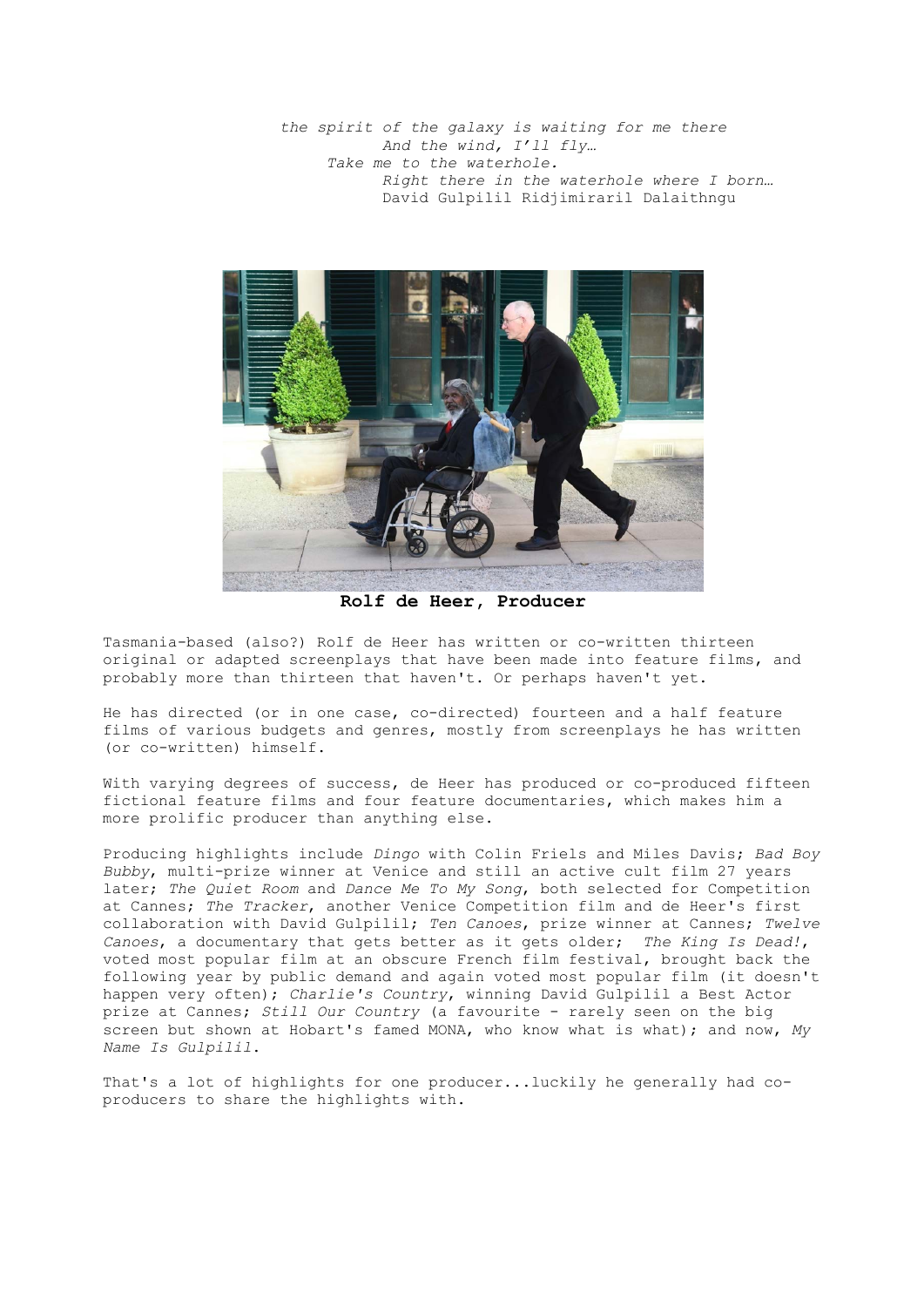*What a beauty of the land. The land stays there forever and ever. You sit down here really quiet, the land will be talking to you. This land is telling me; here I am.* David Gulpilil Ridjimiraril Dalaithngu

### **Peter Djigirr, Producer**

Peter Djigirr is a Djinba man from the Arafura Swamp region near Ramingining in Arnhem Land, Northern Territory.

He came to prominence as one of the real forces behind the creation of the film *Ten Canoes* (2006), driving community support for it, playing one of the ten Canoeists and ultimately ending up as the film's co-director. His capacity to somehow see things cinematically (without ever having been to the movies) contributed enormously to the film's final success and its prizewinning presence (along with Djigirr's presence) at the Cannes Film Festival.

He next played a role in Darlene Johnston's *Crocodile Dreaming* (2007) and worked diligently on the cultural aspects of Molly Reynolds' *Twelve Canoes* and other "Canoes" projects

It was not until 2013 that another substantial involvement with a film presented itself in the form of Rolf de Heer's *Charlie's Country*, which Djigirr co-produced and in which he played the second lead role of Black Pete. It was an expressioned and nuanced performance, and consolidated Djigirr's reputation as an actor.



Running parallel to *Charlie's Country* were the feature documentaries by Molly Reynolds, *Still Our Country* and *Another Country*, both of which Djigirr coproduced and on which he was lead cultural advisor.

*Charlie's Country* once again took Djigirr to Cannes, and on this occasion he accepted, on behalf of the winner David Gulpilil, the Best Actor Prize in Un Certain Regard. Djigirr consequently gained enormous attention in the streets of Cannes, as most people thought he was David Gulpilil, something he at no point contradicted. Now Djigirr aims to be back in Cannes once more, maybe this time as the star of a film in his own right.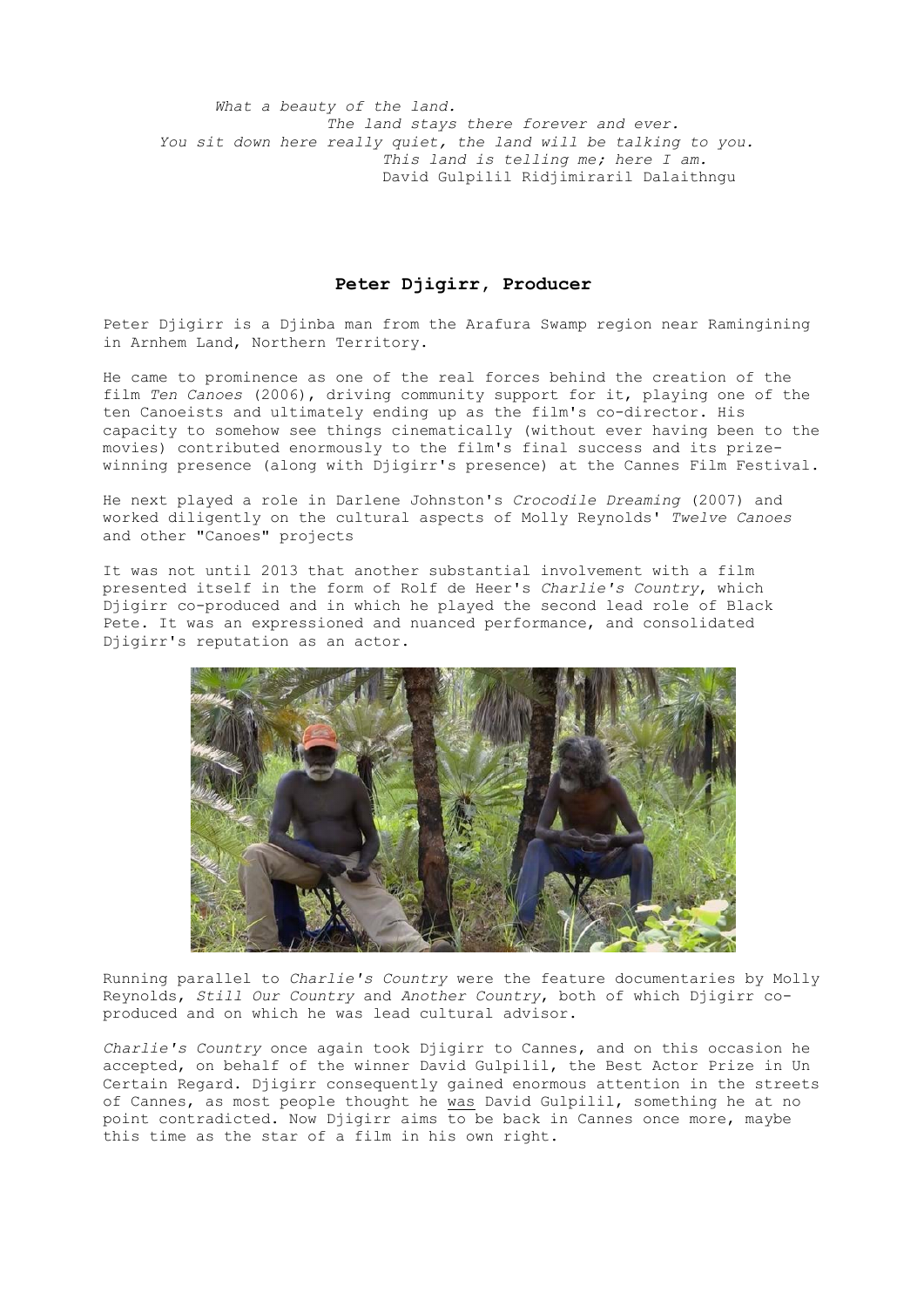*I supposed to die pretty long time ago but I'm still alive here. I'm still in this movie!* David Gulpilil Ridjimiraril Dalaithngu



**David Gulpilil AM, Producer**

David Gulpilil is a Mandhalphuy man from the Arafura Swamp region near Ramingining in Arnhem Land, Northern Territory.

Famed as an actor, a dancer, a singer, a painter and a producer, David has lived a life of extremes but he has never, ever, until now, produced a film.

It's not for lack of desire or shortage of ideas. For almost fifty years David has been full of ideas for films he wants to make but he has genuinely found it rather difficult to convince anyone to make them with him.

Even *Ten Canoes*, which started from Gulpilil-type thoughts that he had and which eventually did get made, eluded his deeper involvement beyond performance...it's rather difficult to produce a film shot in Ramingining when you're living in the long grass in Darwin.

*Charlie's Country* got closer...an equal collaboration on the script, but still no one trusted him to produce, even though his brother Peter Djigirr was allowed to. Perhaps it was because Gulpilil was just out of jail.

Finally, when hope had almost been extinguished, David resorted to the pleas of a dying man..."Please Brother (Rolf), please, one more film, just one. Please Sister (Molly), can we make this film together?"

The answers were yes and yes, and with *My Name Is Gulpilil*, David Gulpilil has added the title of film producer to the long list of his achievements.

And what a film he's produced.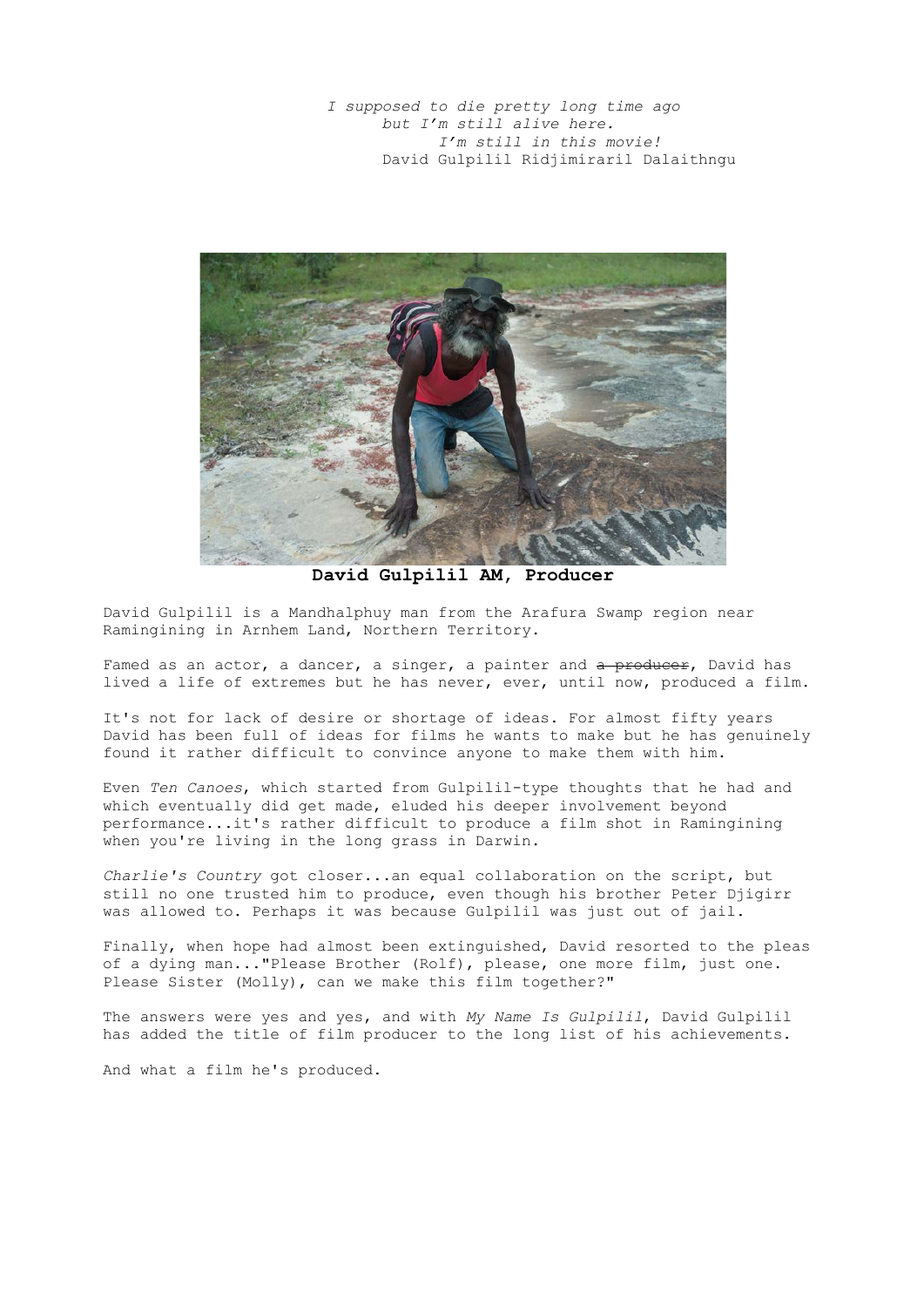

My name is Gulpilil.

My skin group name Balang. My language is Mandhalpingu My moiety is Dhuwa. My mother is same and my father side is same.

My name is Gulpilil, you know that mean? Kingfisher.

That's my name, that's my totem, that's what I sing, that's what I believe.

My name is in the tree, in the fish, in the sky, in the star, in the earth, in the storm, day and night.

If I forget, if I give up, if I stop, what will I have?

Nothing.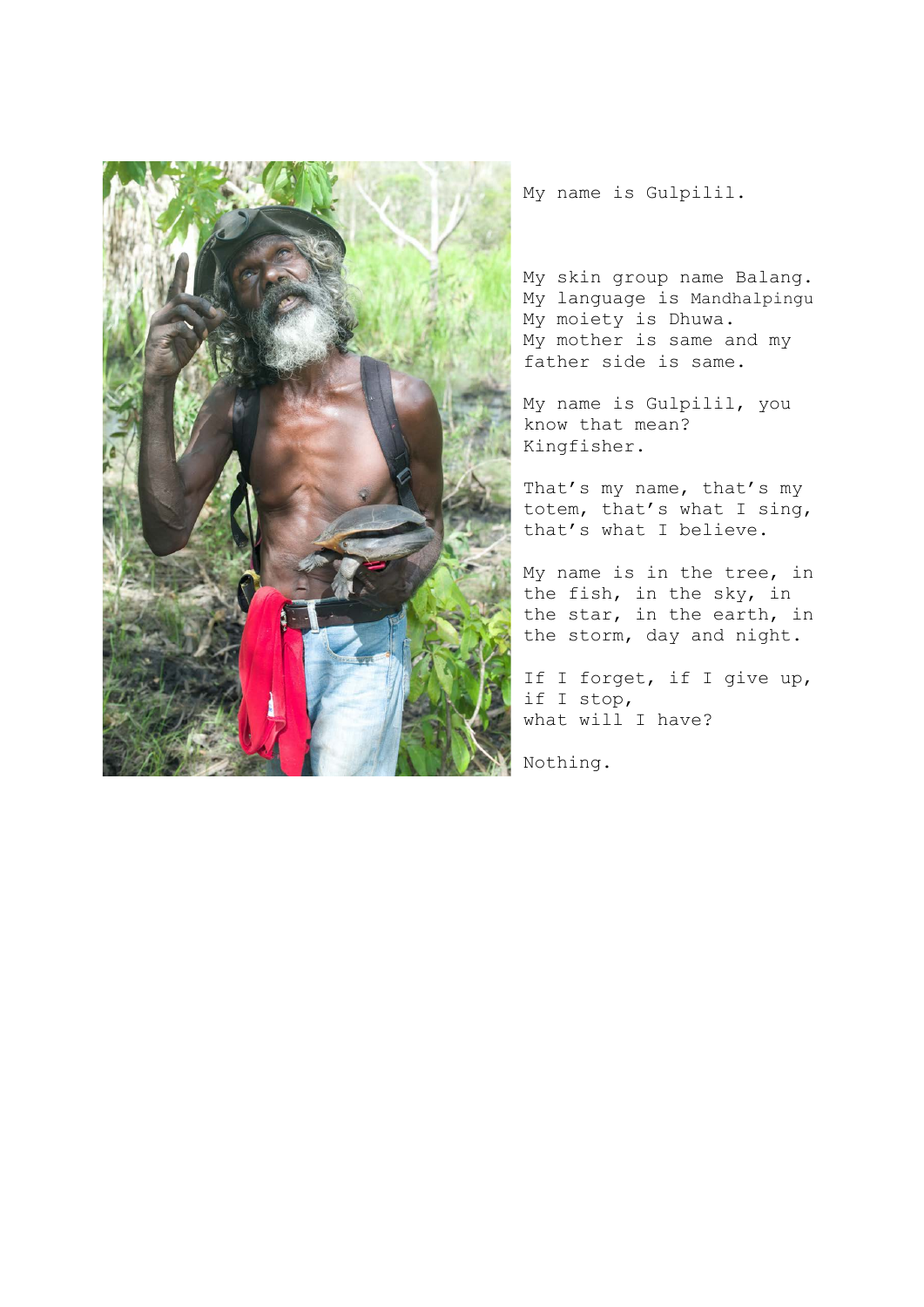*I remember being in the bush, wandering around with my father, hunting for kangaroo, hunting for fish.*  David Gulpilil Ridjimiraril Dalaithngu

# **David Gulpilil AM, Some Awards**

| 1977 | Nominated, Best Actor in a Leading                                 | AFI Awards                        |
|------|--------------------------------------------------------------------|-----------------------------------|
|      | Role - Storm Boy                                                   |                                   |
| 1987 | Member of the Order of Australia                                   |                                   |
|      |                                                                    | Queen Elizabeth II                |
| 2001 | Centenary Medal for contribution to<br>Australian society          | Australian Government             |
| 2002 | Winner, Best Actor in a Leading Role -                             | AFI Awards                        |
|      | The Tracker                                                        |                                   |
| 2002 | Living Legend Award                                                | Inside Film Awards                |
| 2002 | Winner, Best Actor - The Tracker                                   | Inside Film Awards                |
| 2002 | Winner, Best Actor - The Tracker                                   | Film Critics Circle of            |
|      |                                                                    | Australia (FCCA) Awards           |
| 2002 | Nominated, Best Actor in a Supporting<br>Role - Rabbit Proof Fence | AFI Awards                        |
| 2003 | Winner, Best Actor - The Tracker                                   | Cinemanila International          |
|      |                                                                    | Film Festival                     |
| 2003 | Winner                                                             | Adelaide Film Festival            |
|      | Inaugural Don Dunstan Award                                        |                                   |
| 2004 | Subject of Craig Ruddy's portrait                                  | Archibald Prize                   |
|      | Gulpilil, Two Worlds                                               |                                   |
|      | Winner, Archibald Prize                                            |                                   |
|      | Winner, People's Choice Award                                      |                                   |
| 2004 | Nominated, Best Male Actor in a Play -                             | Helpmann Awards                   |
|      | Gulpilil                                                           |                                   |
| 2013 | Red Ochre Award                                                    | Australia Council for the<br>Arts |
| 2014 | Winner, Best Actor Un Certain Regard -                             | Cannes Film Festival              |
|      | Charlie's Country                                                  |                                   |
| 2014 | Winner, High Commendation - Charlie's                              | Asia Pacific Screen               |
|      | Country                                                            | Awards                            |
| 2015 | Winner, Best Actor in a Leading Role -<br>Charlie's Country        | AACTA Awards                      |
| 2015 | Nominated, Best Original Screenplay -                              | AACTA Awards                      |
|      | Charlie's Country (with Rolf de Heer)                              |                                   |
| 2015 | Winner, Best Actor - Charlie's Country                             | Australian Film Critics           |
|      |                                                                    | Association (AFCA) Awards         |
| 2015 | Winner, Best Screenplay - Charlie's                                | Australian Film Critics           |
|      | Country (with Rolf de Heer)                                        | Association (AFCA) Awards         |
| 2015 | Nominated, Best Actor - Charlie's                                  | Film Critics Circle of            |
|      | Country                                                            | Australia (FCCA) Awards           |
| 2015 | Nominated, Best Original Screenplay -                              | Film Critics Circle of            |
|      | Charlie's Country (with Rolf de Heer)                              | Australia (FCCA) Awards           |
| 2017 | Nominated, Best Supporting Actor -                                 | Australian Film Critics           |
|      | Goldstone                                                          | Association (AFCA) Awards         |
| 2019 | Lifetime Achievement Award                                         | NAIDOC Awards                     |
| 2019 | Premier's Award for Lifetime                                       | South Australian Ruby             |
|      | Achievement                                                        | Awards                            |
| 2021 | Nominated, Best Documentary                                        | AACTA Awards                      |
|      | My Name is Gulpilil                                                |                                   |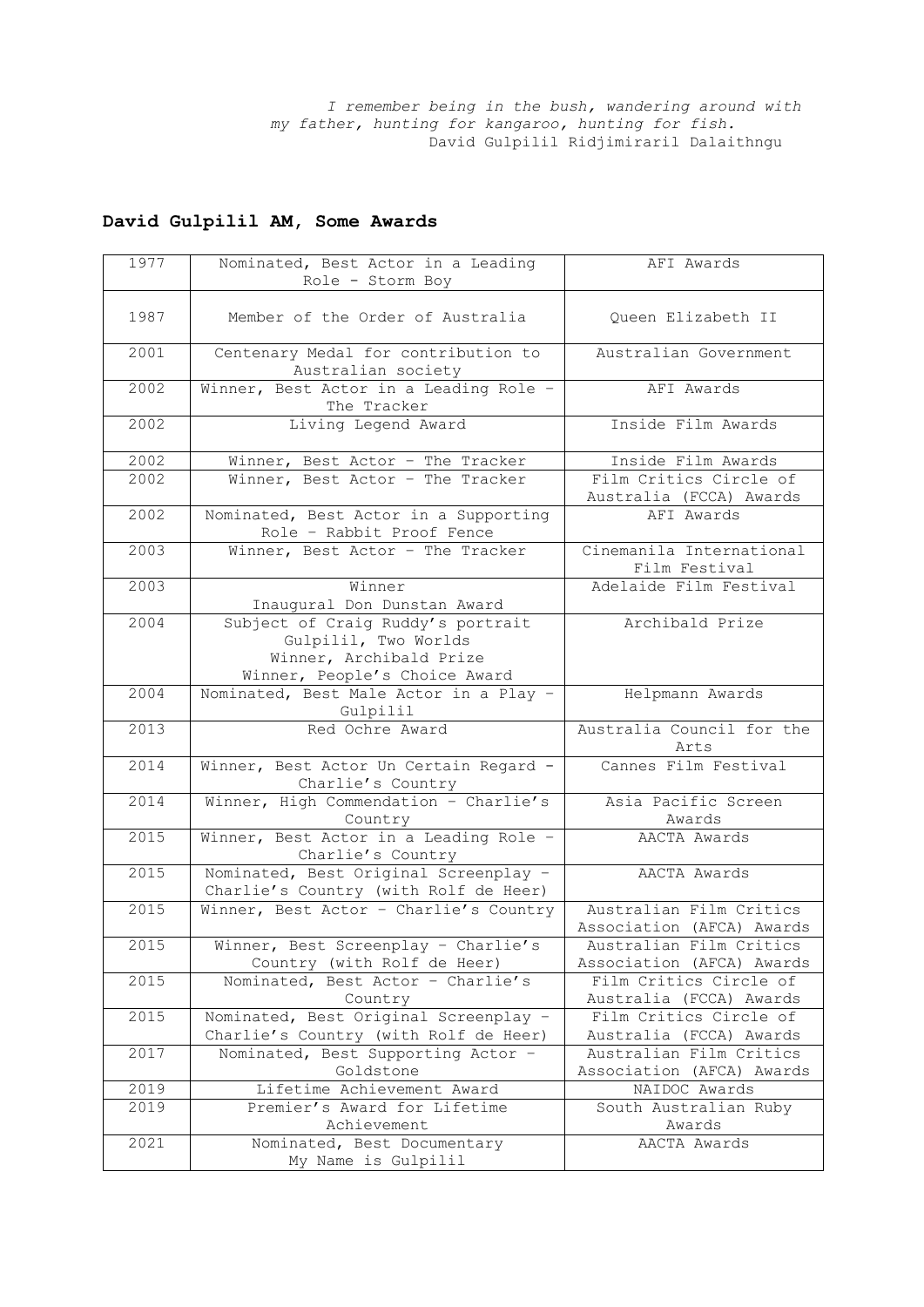*The film Walkabout, made me the star. Her majesty Queen of England, she introduce me to John Lennon and many more others. I made a lot of film and I remember all the famous people. I shake hand to Bruce Lee. I met Clint Eastwood. Famous people, Jimmy Hendrix.*  David Gulpilil Ridjimiraril Dalaithngu

# **David Gulpilil – Selected Filmography**

| 1971 | Walkabout                  | Director: Nicholas Roeg               |
|------|----------------------------|---------------------------------------|
| 1976 | Storm Boy                  | Director: Henri Safran                |
| 1976 | Mad Dog Morgan             | Director: Philippe Mora               |
| 1977 | The Last Wave              | Director: Peter Weir                  |
| 1980 | Walkabout to Hollywood     | Director: Bill Leimbach               |
| 1986 | Crocodile Dundee           | Director: Peter Faiman                |
| 1987 | Dark Age                   | Director: Arch Nicholson              |
| 1991 | Until the End of the World | Director: Win Wenders                 |
| 2002 | Rabbit Proof Fence         | Director Phillip Noyce                |
| 2002 | The Tracker                | Director Rolf de Heer                 |
| 2002 | Mimi (short)               | Director: Warwick Thornton            |
| 2002 | Gulpilil: One Red Blood    | Director: Darlene Johnson             |
| 2005 | The Proposition            | Director: John Hillcoat               |
| 2006 | Ten Canoes                 | Director: Rolf de Heer, Peter Djigirr |
| 2008 | Australia                  | Director: Baz Luhrmann                |
| 2012 | Satellite Boy              | Director: Catriona McKenzie           |
| 2013 | Charlie's Country          | Director: Rolf de Heer                |
| 2015 | Another Country            | Director: Molly Reynolds              |
| 2016 | Goldstone                  | Director: Ivan Sen                    |
| 2017 | Cargo                      | Director: Yolanda Ramke, Ben Howling  |
| 2019 | Storm Boy (2019)           | Director: Shawn Seet                  |
| 2021 | My Name is Gulpilil        | Director: Molly Reynolds              |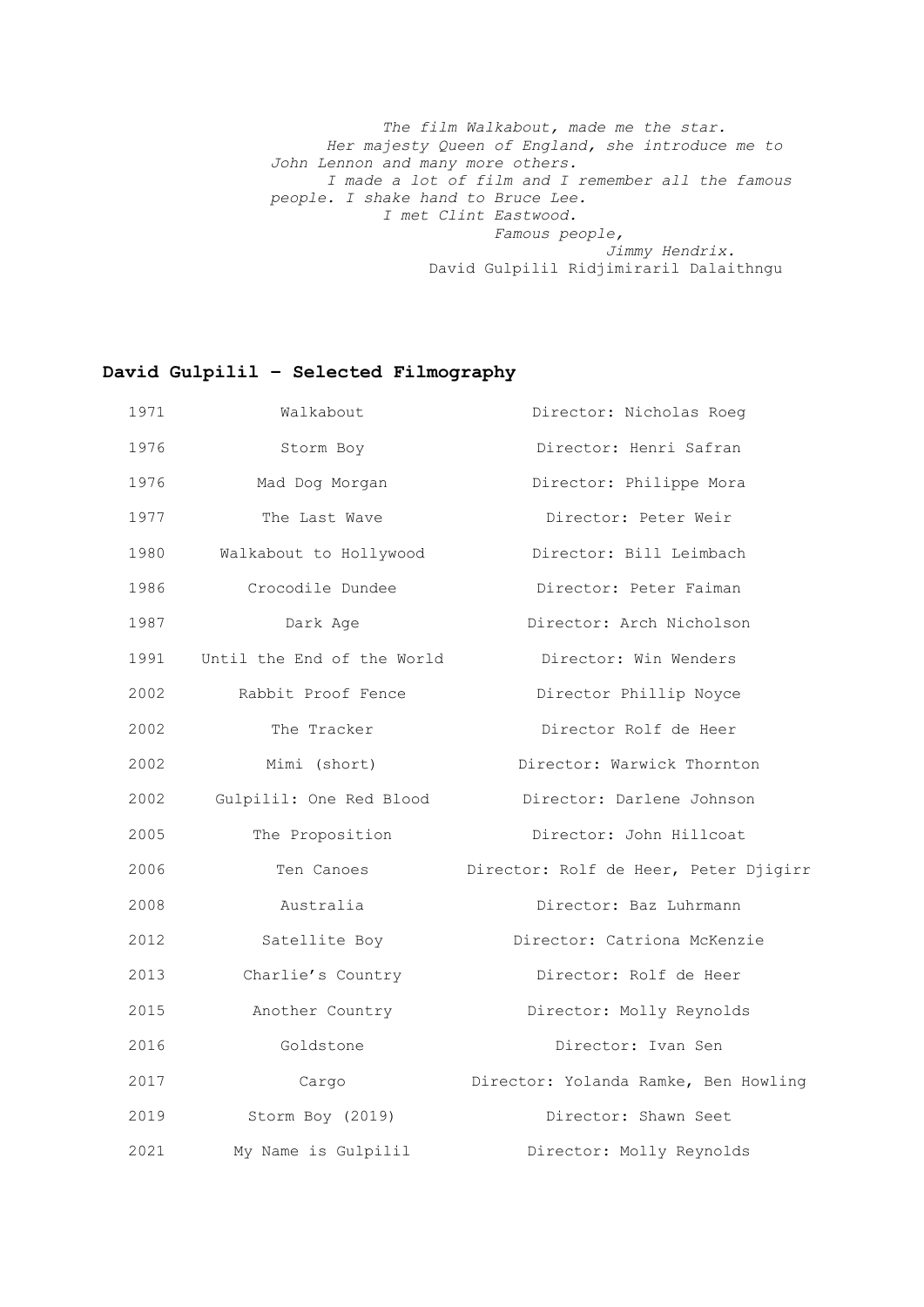**My Name is Gulpilil**

### **CREDIT ROLL**

## **Produced and Filmed on Ngarrindjeri, Kaurna and Andyamathana Lands**

#### **Director**

Molly Reynolds

### **Featuring**

David Gulpilil and Mary Hood

Mary Dhapalany

Evonne Munuyngu

Peter Djigirr

## **Producers**

Rolf de Heer Peter Djigirr David Gulpilil Molly Reynolds

## **Cinematographers**

Maxx Corkindale Miles Rowland

## **Editor**

Tania M. Nehme

**Music & Sound Design**

Tom Heuzenroeder

**Production Accountant** Mark Kraus

#### **Sound Recordist** James Currie

**Assistant Editor** Tayla Kokkinoplitis

> **Transcriptions** Wilson Tran

**Foley Artist** Adrian Medhurst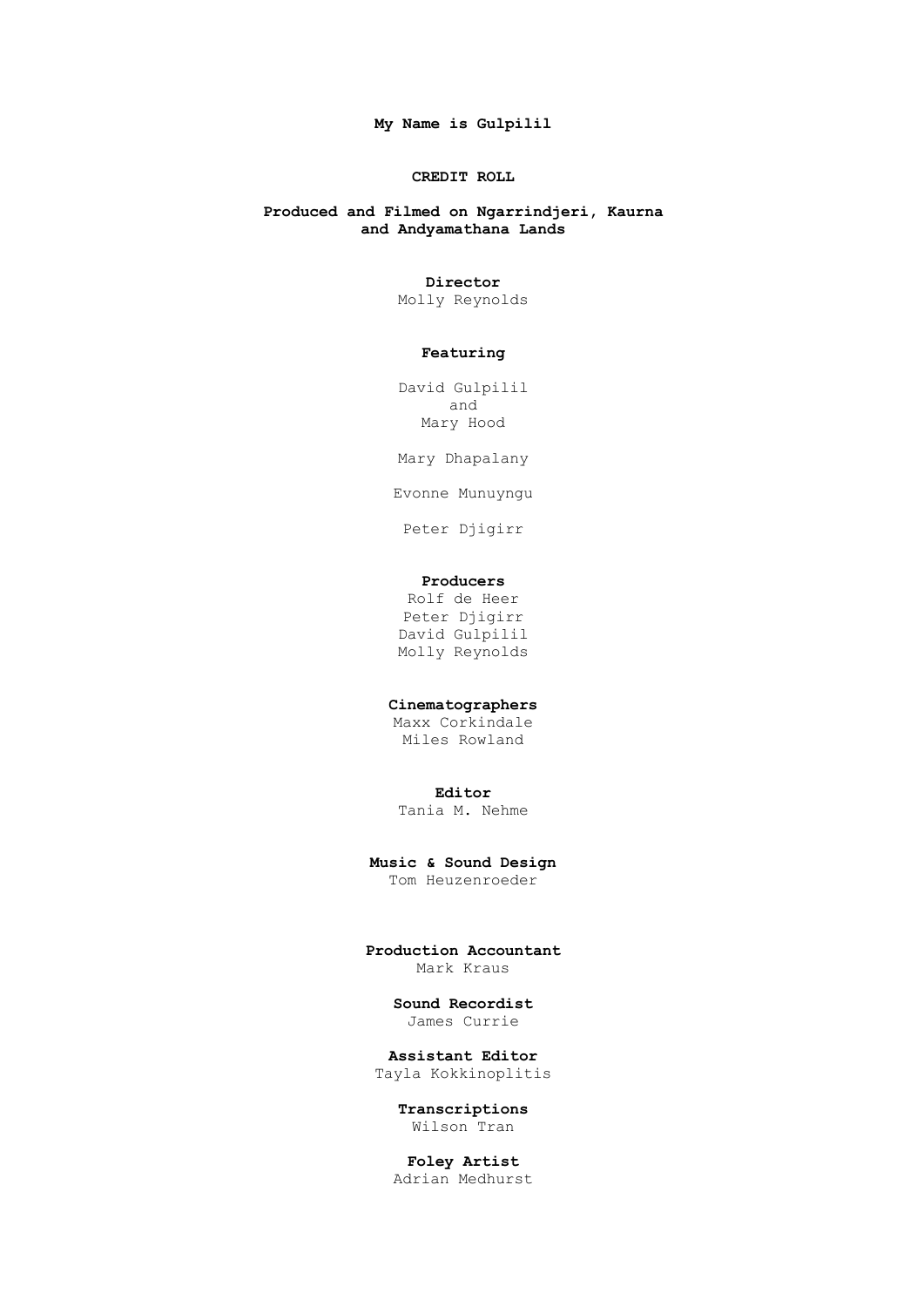**Foley Recordist** Duncan Campbell

**Additional Sound Recording**

Sarah-Jane Rohrsheim

# **Online Facility**

Beyond Content

**Online Editor & Colourist** Sam Matthews

#### **Online Producers**

Chloe Gardner Stephen de Villiers

**Conform**

Alice Yang

#### **Legals**

Bryce Menzies and Davina Colquhoun marshalls+dent+wilmoth lawyers

**Insurance**

Bruce Gayther Websters

**Archive Producer** Naomi J. Hall

**Graphic Designer** Mark Eland

### **Publicity**

Alicia Brescianini Cathy Gallagher ABCG Film

### **The Paintings**

"Marwuyu Waterhole Turtles and Fish" by David Gulpilil private collection

"Dreaming of Rainbow Snake and Bream Fish of Marwuyu Gulparil" by David Gulpilil private collection

> "Rainbow Snake and Water Goannas on Gulparil" by David Gulpilil private collection

"King Brown Snake and Blue Tongue Lizard at Gulparil Waterhole" by David Gulpilil Collection, Art Gallery of South Australia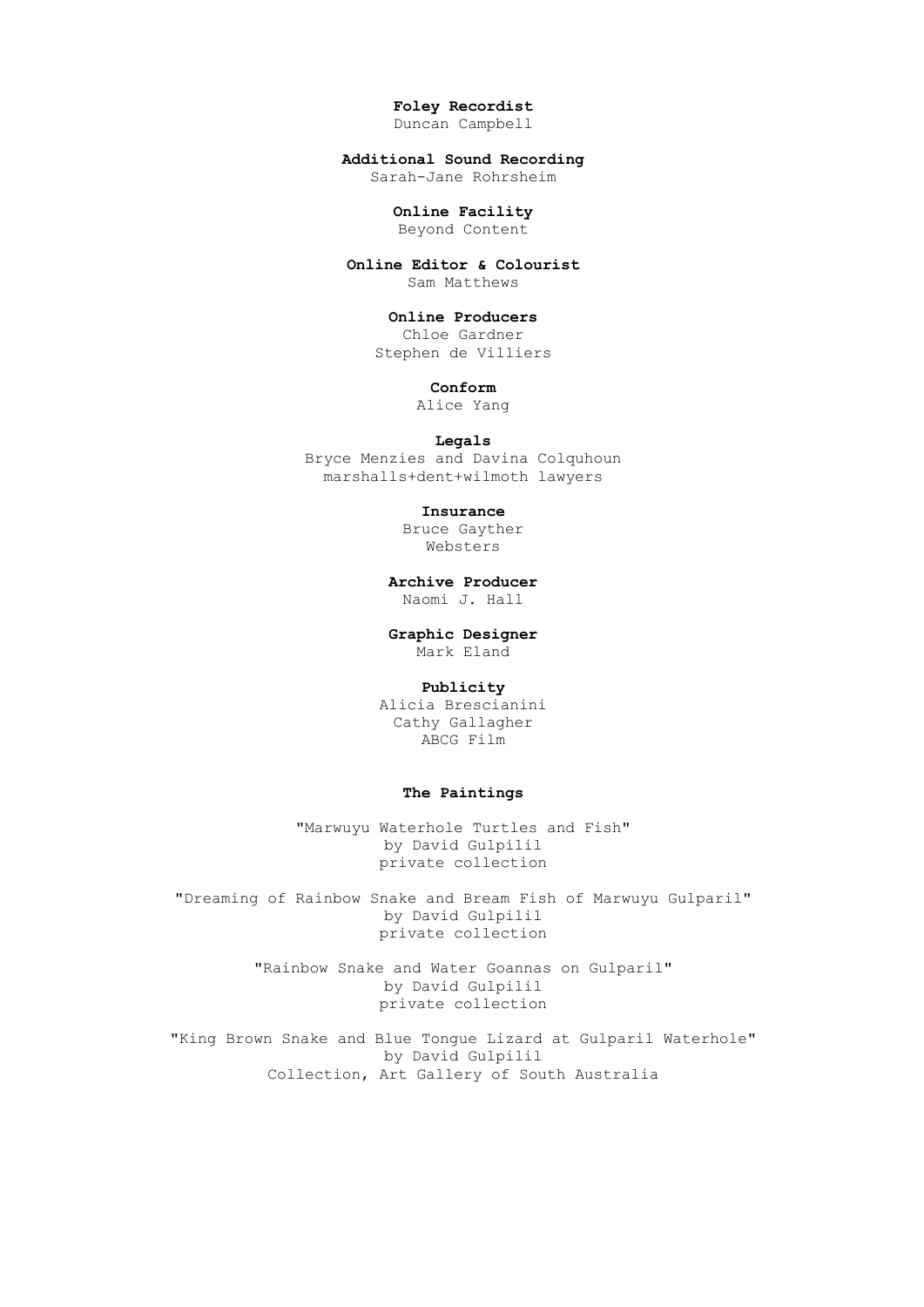#### **The Films**

Footage from "Walkabout" (1971) Screenbound International Pictures

Footage from "Walkabout Star in London" (1971) Cinesound Movietone Productions supplied by the National Film and Sound Archive

Footage from "Showing Melbourne to Maningrida" (1973) courtesy David Gulpilil supplied by the National Film and Sound Archive

Audio from "David Gulpilil Interviewed" (1975) courtesy Australian Music Centre supplied by the National Film and Sound Archive

> Footage from "Storm Boy" (1976) supplied by Umbrella Entertainment

Footage from "Mad Dog Morgan" (1976) supplied by Umbrella Entertainment and thanks to Philippe Mora and John Webb

Audio from "Kay Mortley David Gulpilil Interview" (1978) ABC Radio Adelaide supplied by the National Film and Sound Archive

Footage from "3 Dances Gulpilil" (1978) supplied by the National Film and Sound Archive of Australia's Film Australia Collection

Footage from "The Real Australian - Gulpilil: Man of Two Worlds" (1979) courtesy Vera Kinnear and Rod Kinnear Productions supplied by the National Film and Sound Archive

Footage from "Walkabout to Hollywood" (1980) Bill Leimbach and Lucky Country Productions supplied by Umbrella Entertainment

Footage from "Crocodile Dundee" (1986) with the compliments of Rimfire Films in honour of David Gulpilil

Footage from "Kakadu: The Living Park" (1987) courtesy of the Estate of Peter Blazey with permission Tim Herbert supplied by the National Film and Sound Archive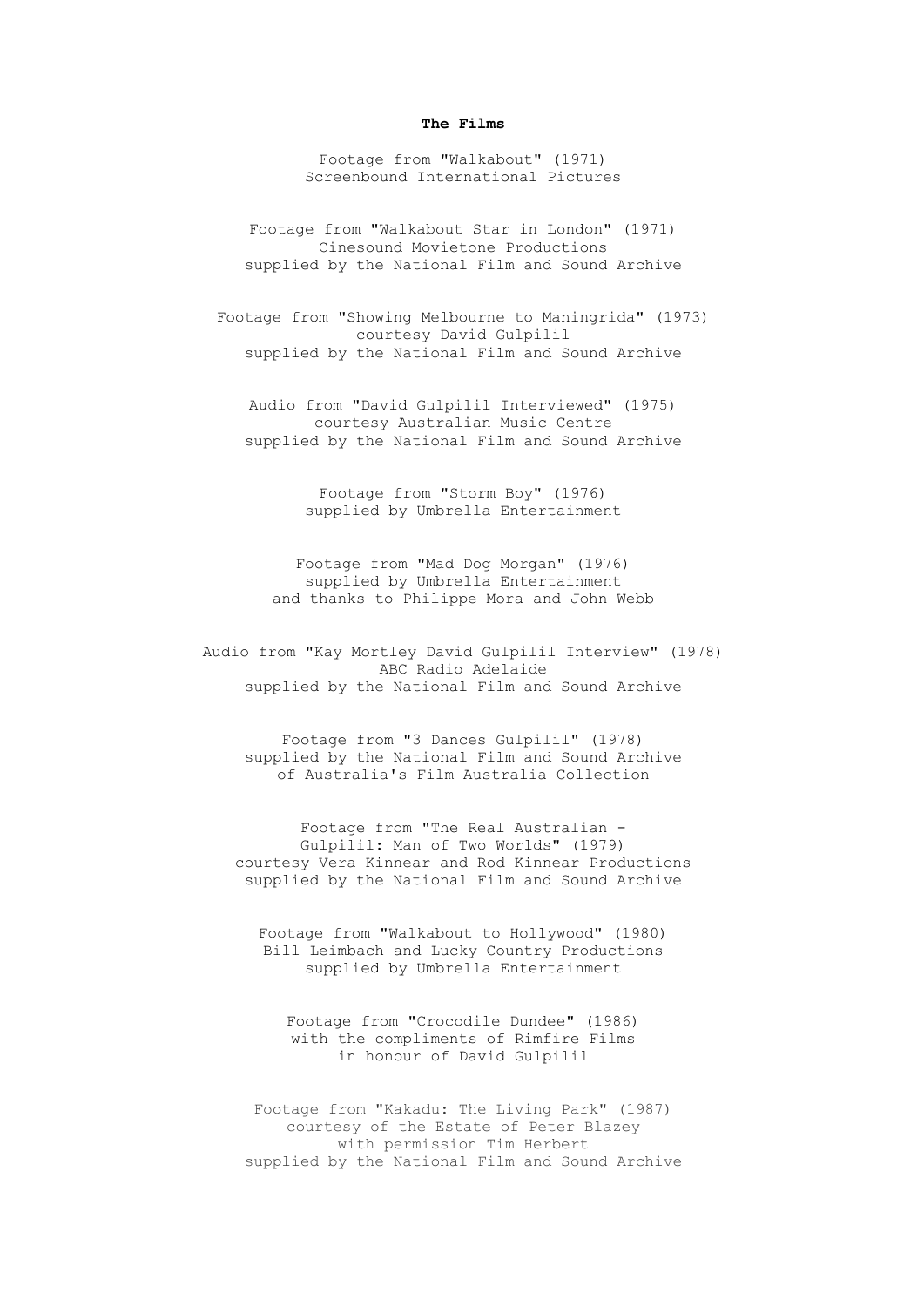Footage from "Gulpilil - One Red Blood" (2002) courtesy of Tom Zubrycki and Jotz Productions supplied by Ronin Films

Footage from "Rabbit Proof Fence" (2002) courtesy of Phillip Noyce and Rumbalara Films supplied by the National Film and Sound Archive

> Footage from "The Tracker" (2002) courtesy of Rolf de Heer and Vertigo Productions

Footage from "The Proposition" (2003) courtesy of Charisma Films Ltd & Autonomous Ltd and thanks to Chris Brown

Footage from "David Gulpilil in Ramingining" (2003) Wayne O'Donovan

GULPILIL One Man Show (2004) by Reg Cribb and David Gulpilil directed by Neil Armfield premiering at Adelaide Festival of Arts transferring to Belvoir Street Theatre. Footage courtesy Belvoir Street Theatre, Sydney and thanks to Peter Rogers and Val Graham

> Footage from "Ten Canoes" (2006) courtesy of Sue Murray and Fandango Australia

Footage and audio from ABC-TV News (2007-2010) Australian Broadcasting Corporation Library Sales Janine Chrichley, Charlie Sammut, Cyrus Irani

Footage from "Satellite Boy" (2012) courtesy of Catriona McKenzie and David Jowsey and Bunya Productions supplied by National Film and Sound Archive

Footage from "Charlie's Country" (2013) courtesy Rolf de Heer and Vertigo Productions

Footage from "4th AACTA Awards" (2014) courtesy of the Australian Film Institute Australian Academy of Cinema and Television Arts

> Footage from "Another Country" (2015) courtesy Molly Reynolds and Vertigo Productions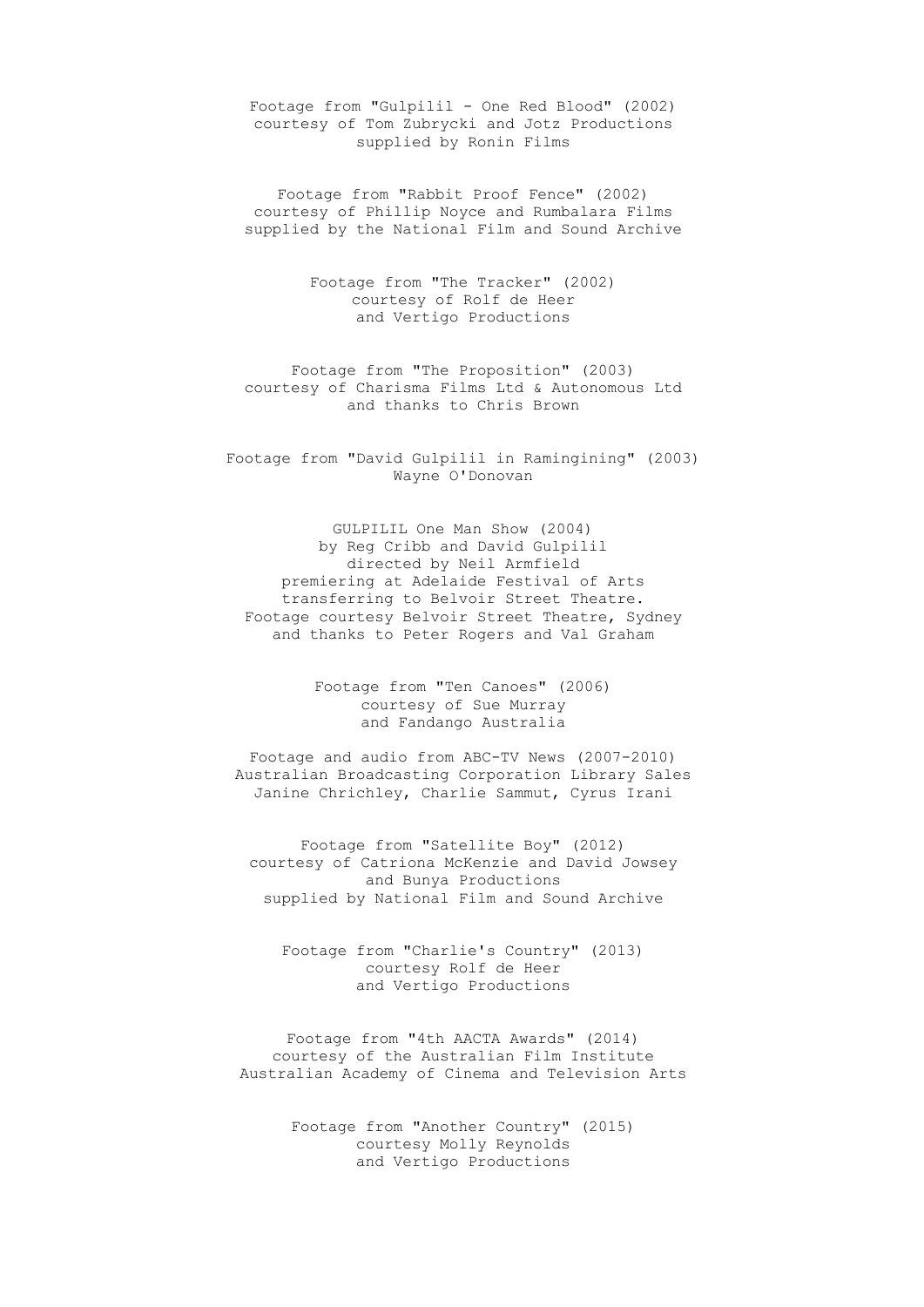Footage from "Goldstone" (2016) Ivan Sen and Bunya Productions supplied by The Gingerbread Man

Footage of "Cloud Formation on Phone" (2016) courtesy David Gulpilil

For the National Film and Sound Archive Zsuzsi Szucs with Naomi Wanner and many others

#### **Thank you**

Airlie Thomas Gemma Salomon Sue Murray Amanda Duthie

Karen Zadra, Carl Saville, Bonnie Paku, Matt Nettheim

Terry Hocking and Michael Higginbottom The Fargher Family at Parachilna The Sprigg Family at Arkaroola

Goolwa Boating Experience Craig Ruddy and Roberto Carlos Meza Mont Joseph and Nairesho Naimodu Steven Marshall

Anna, Sam and the Russo Brooks families Andy Davies, Belle Kha, Jamie Kha Jenny Caldwell, Rosie & Peter Rowland, Vicki Sugars

#### **Royal Adelaide Hospital**

Wendy McGahey and Rebecca Drake Amelia McInerney and Sarah Micucci Dr Jon Hogan-Doran

#### **Murray Bridge Hospital**

Teresa Gross, Heather Cook, Robin Valentine, Russell Jarvis

**Visit Films**

Ryan Kampe

#### **ABC**

Miranda Culley, Kalita Corrigan

# **Adelaide Film Festival**

Mat Kesting

#### **South Australian Film Corporation** Beth Neate

**Screen Australia** Alyssa Orvis, Miranda Culley

The Producers acknowledge the support of the Australian Government through the Producer Offset

> Distributed in Australia and New Zealand by ABCG Film